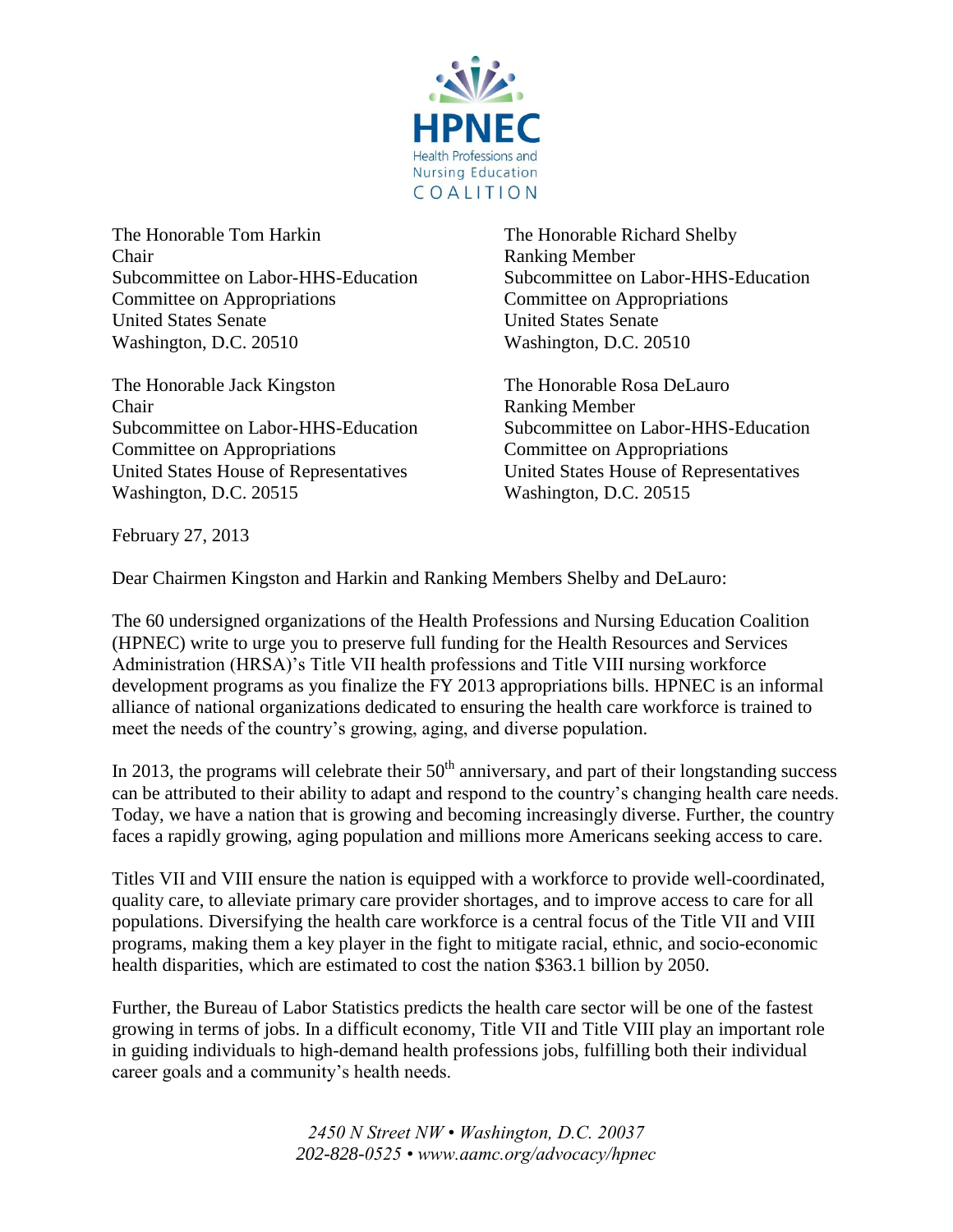

Yet, continued cuts threaten to reverse the programs' progress to date in increasing the supply, distribution, and diversity of the health professions workforce and increasing access to care for children, adults, and seniors. While we recognize the challenges you face in a difficult budget environment that continues to target discretionary spending, these programs cannot sustain further reductions. We urge you to preserve the relatively modest investment in Titles VII and VIII, and we look forward to working with you to ensure the continuation of Congressional support for programs in FY 2013.

## Sincerely,

Academic Pediatric Society American Academy of Family Physicians American Academy of Pediatric Dentistry American Academy of Pediatrics American Academy of Physician Assistants American Association for Marriage and Family Therapy American Association of Colleges of Nursing American Association of Colleges of Osteopathic Medicine American Association of Colleges of Pharmacy American Association of Colleges of Podiatric Medicine American Association of Nurse Practitioners American College of Osteopathic Family Physicians American College of Osteopathic Internists American College of Physicians American College of Preventive Medicine American Dental Education Association American Geriatrics Society American Nurses Association American Occupational Therapy Association American Osteopathic Association American Pediatric Society American Psychological Association American Society for Clinical Laboratory Science American Society for Clinical Pathology Association for Minority Health Professions Schools Association for Prevention Teaching and Research Association of Academic Health Centers Association of American Medical Colleges Association of American Veterinary Medical Colleges Association of Departments of Family Medicine Association of Family Medicine Residency Directors Association of Medical School Pediatric Department Chairs Association of Rehabilitation Nurses Association of Women's Health, Obstetric and Neonatal Nurses

*2450 N Street NW • Washington, D.C. 20037 202-828-0525 • www.aamc.org/advocacy/hpnec*